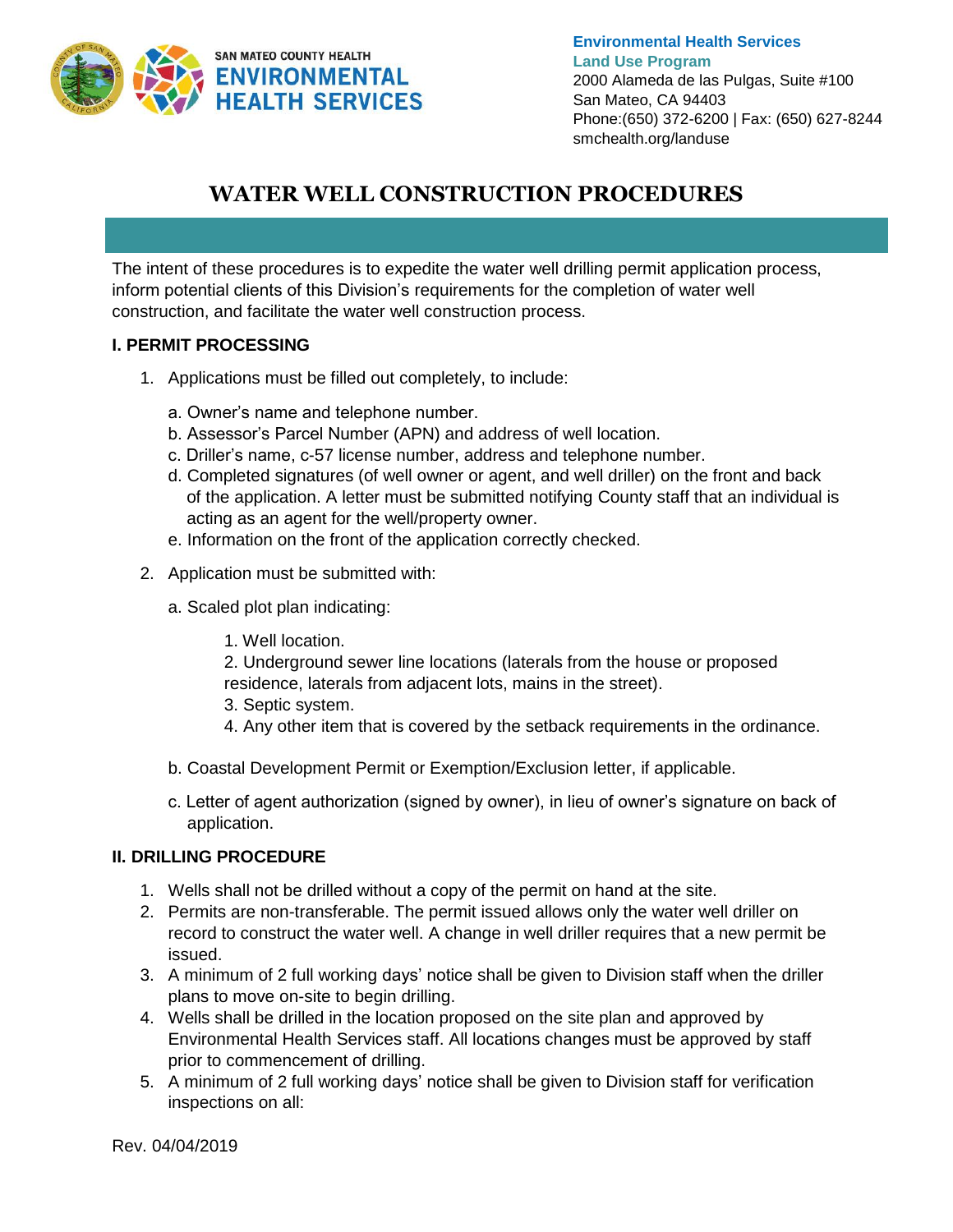

- a. Well water yield tests (pump tests).
- b. Annular well seals.
- c. Final inspection upon completion of well.
- 6. Contact the Environmental Health Specialist who has issued the permit. If he or she is unavailable, request to speak to a Land Use Team Member. Office hours are from 7:00- 9:00 a.m.
- 7. Annular well seals shall be no less than 20 feet deep, and/or in conformance with Department of Water Resources Bulletin 74-90.
- 8. 50 feet deep well seals are highly preferred and may be required by Environmental Health Services in certain cases (especially in urbanized areas).
- 9. Requests for variances to required setbacks, annular well seal depths, construction changes, etc., shall be requested prior to the commencement of drilling of the well. All variance requests shall be submitted in writing to this Division. The APN for the property must accompany all correspondence.
- 10. If there is water or mud at the bottom of the annular seal space (on top of the gravel pack), the sealing material shall be tremied, regardless of the seal depth. If the seal is to be deeper than 30 feet, the sealing material shall be tremied by pumping approved grouting material to the base of the annular seal, whether the annular seal space contains water (or mud) or not.
- 11. A copy of the driller's log (DWR Form 188) for the well shall be forwarded to Environmental Health Services staff no later than 30 days after drilling is complete. The APN for the property must accompany all logs.
- 12. Well water yield test logs shall be forwarded to Environmental Health Services staff no later than 7 days after the well water yield test is complete. The APN for the property must accompany all logs.
- 13. Water analysis results shall be submitted to Environmental Health staff as soon as they are complete and received by the driller. The APN shall accompany all results.
- 14. Be advised that the water well drilling permit fee covers:
	- a. Site examination.
	- b. Annular well seal verification,
	- c. Processing time.
- 15. Well water yield (pump test) verification requires an additional fee.

Extra time spent on each part of the well construction may be billed to the well drilling applicant. Such billing will be at the discretion of the Director of Environmental Health Services.

# III. **WELL WATER YIELD TEST**

- 1. The static water level prior to the commencement of the well water yield tests shall be measured and recorded in feet and inches, to the nearest inch.
- 2. Water level readings shall be taken every fifteen (15) minutes.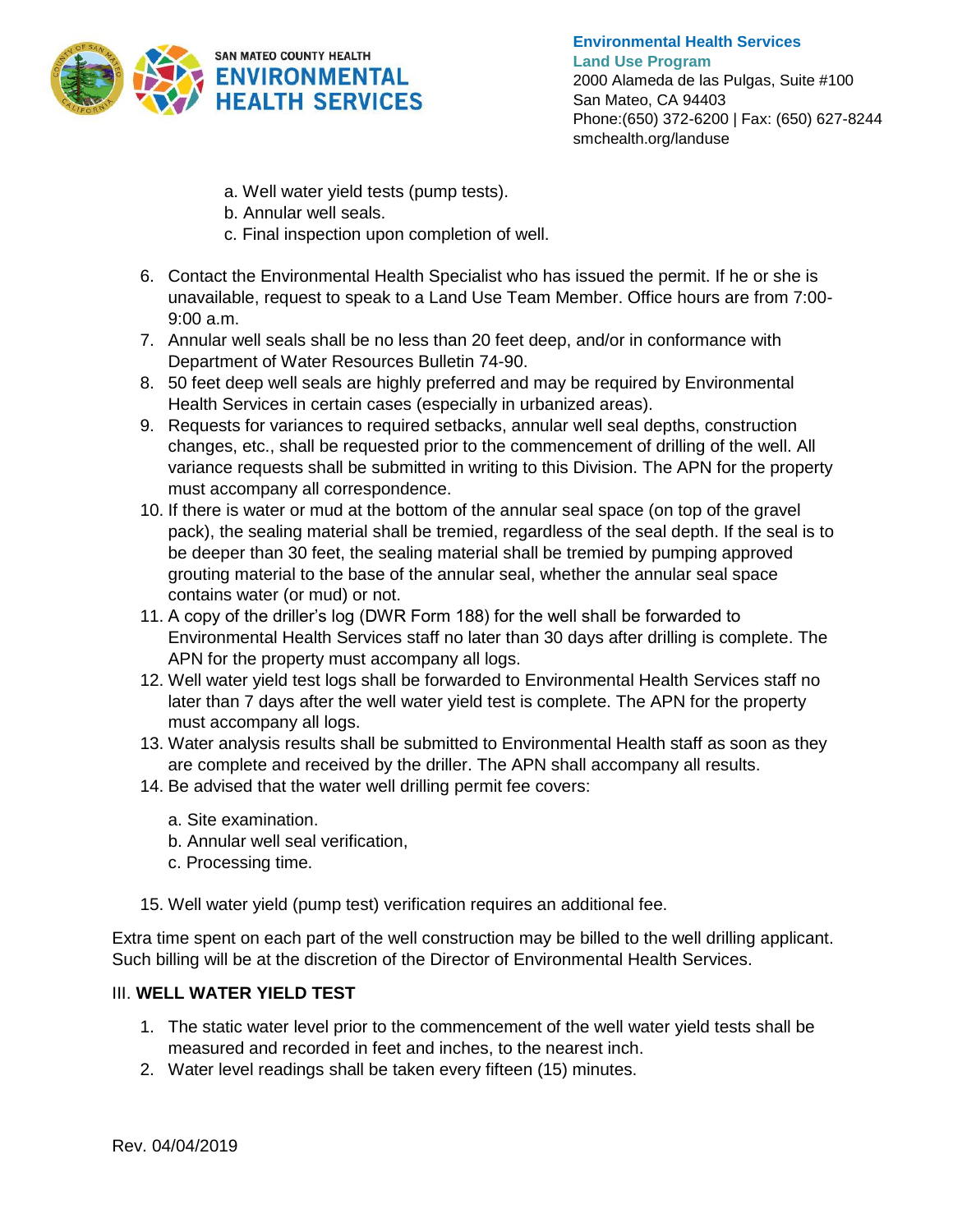

**Environmental Health Services Land Use Program** 2000 Alameda de las Pulgas, Suite #100 San Mateo, CA 94403 Phone:(650) 372-6200 | Fax: (650) 627-8244 smchealth.org/landuse

- 3. For a single-family residence: A stabilized draw down water level is required for a period of four (4) hours, at a steady rate of pumping to determine adequate yield. For shared systems or community supply wells: A well water yield test shall be conducted in accordance with state regulations, or at the discretion of the Environmental Health Specialist.
- 4. A log of the water level readings shall be made, and will be available to the verifying inspector at the time of the well water yield test inspection. Such a log shall include the following:
	- a. The date the well water yield test was conducted.
	- b. The name and address of the driller.
	- c. The name of the person conducting the test.
	- d. The location of the water well, including the APN.
	- e. A complete listing of the time each water level measurement was taken.
	- f. A complete listing of the measurement (to the nearest inch) taken at that time.
	- g. A complete listing of the production rate (in gallons per minute) at the time of the test.
	- h. Field notes (i.e. clarity of water, oddities that occurred during the test, etc.).

i. A space for the inspecting Environmental Health Services Specialist to sign, as verification of test.

5. Use of the Theiss curve shall require a variance request. A statement from a registered geologist or hydrologist stating that the well water yield test meets the intent of the well water yield test required in San Mateo County Ordinance No. 03101. Accompanying the data and statement shall be the pumping yield and drawdown data over time.

# **IV. WELL FINALS**

1. Domestic Water Wells:

a. No well final will be conducted without a complete file. Please inform your customers of this. A file is complete when the following has been submitted:

- 1. Well driller's log.
- 2. Well water yield test results (the original/field copy is preferred). If an official copy has been generated, please supply the field data sheet (signed by the witnessing inspector) to facilitate verification.
- 3. Water analysis result from the well water yield test-prior to installation of the treatment system. The analyses conducted must conform to the specifications of the California Drinking Water Standards Test (Title 22), which includes both organic (bacteriological) and inorganic (chemical) analyses. (These analyses must be performed by a laboratory certified by the State of California to do such testing).
- 4. Resample results (if required).
- 5. In areas included in a sewer district, where a reverse osmosis (RO) system is necessary for treatment, a "can and will serve" letter from the sewer district accepting the RO system's discharge is required.
- b. Arrangements must be made with an Environmental Health Specialist to